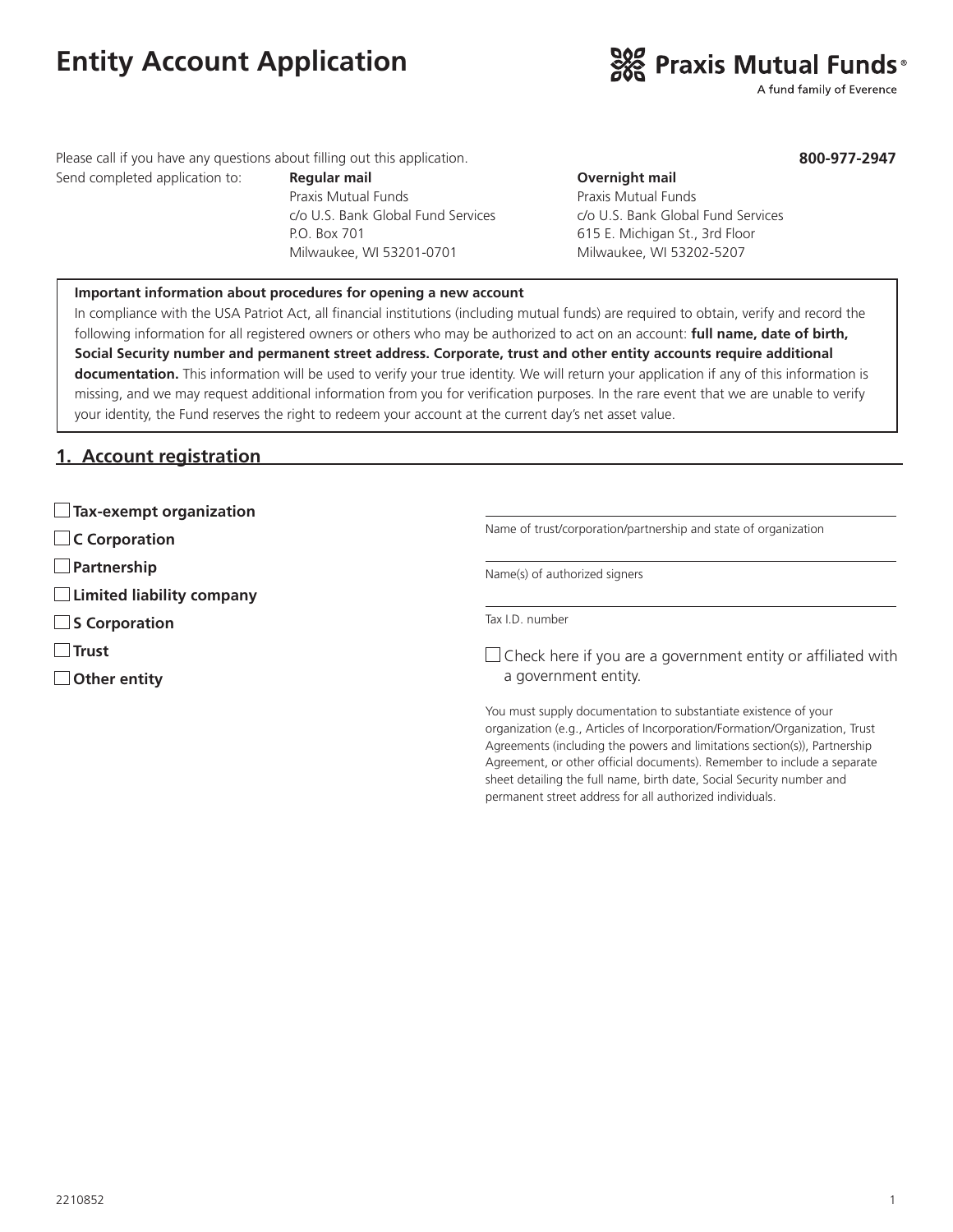### **2. Beneficial Owner Information**

Please complete the table below for each individual, if any, who directly or indirectly, through any contract, arrangement, understanding, relationship, or otherwise, **owns 25% or more of the equity interests of the Legal Entity listed in section 1**. If no individuals meet this criteria, please leave the table blank to certify this requirement does not apply for the Legal Entity.

*Please note that if the Legal Entity is owned by another Entity, only natural persons should be listed within the table (e.g. if ABC Corp. is 50% owned by 123 Corp. and 123 Corp. is 50% owned by John Doe, John Doe should be listed as he is a 25% Beneficial Owner of ABC Corp.).*

For Foreign Persons: An alien identification card number, or number and country of issuance of any other government-issued document evidencing nationality or residence and bearing a photograph or similar safeguard can be provided in lieu of a passport number. *A copy of the individual's passport, alien identification card, or other government-issued document must be included with the form.*

|                      | <b>Name</b> | Date of Birth | <b>Address (Residential or</b><br><b>Business Street Address)</b> | <b>Social Security Number</b><br>(For U.S. Persons) | <b>Passport Number and</b><br><b>Country of Issuance</b><br>(For Foreign Persons) |
|----------------------|-------------|---------------|-------------------------------------------------------------------|-----------------------------------------------------|-----------------------------------------------------------------------------------|
| $\blacktriangleleft$ |             |               |                                                                   |                                                     |                                                                                   |
| $\overline{2}$       |             |               |                                                                   |                                                     |                                                                                   |
| 3                    |             |               |                                                                   |                                                     |                                                                                   |
| 4                    |             |               |                                                                   |                                                     |                                                                                   |

#### **3. Controller Information**

Please complete the table below with the requested information for *one* individual with significant responsibility for managing the Legal Entity listed in section 1, such as an executive officer or senior manager (e.g. Chief Executive Officer, Chief Financial Officer, Chief Operating Officer, Managing Member, General Partner, President, Vice President, Treasurer), or any other individual who regularly performs similar functions (a beneficial owner named in section 2 can be listed here if appropriate).

For a Foreign Person: An alien identification card number, or number and country of issuance of any other government-issued document evidencing nationality or residence and bearing a photograph or similar safeguard can be provided in lieu of a passport number. *A copy of the individual's passport, alien identification card, or other government-issued document must be included with the form.*

| <b>Name</b> | Date of Birth | <b>Address (Residential or</b><br><b>Business Street Address)</b> | <b>Social Security Number</b><br>(For U.S. Person) | <b>Passport Number and</b><br><b>Country of Issuance</b><br>(For Foreign Person) |
|-------------|---------------|-------------------------------------------------------------------|----------------------------------------------------|----------------------------------------------------------------------------------|
|             |               |                                                                   |                                                    |                                                                                  |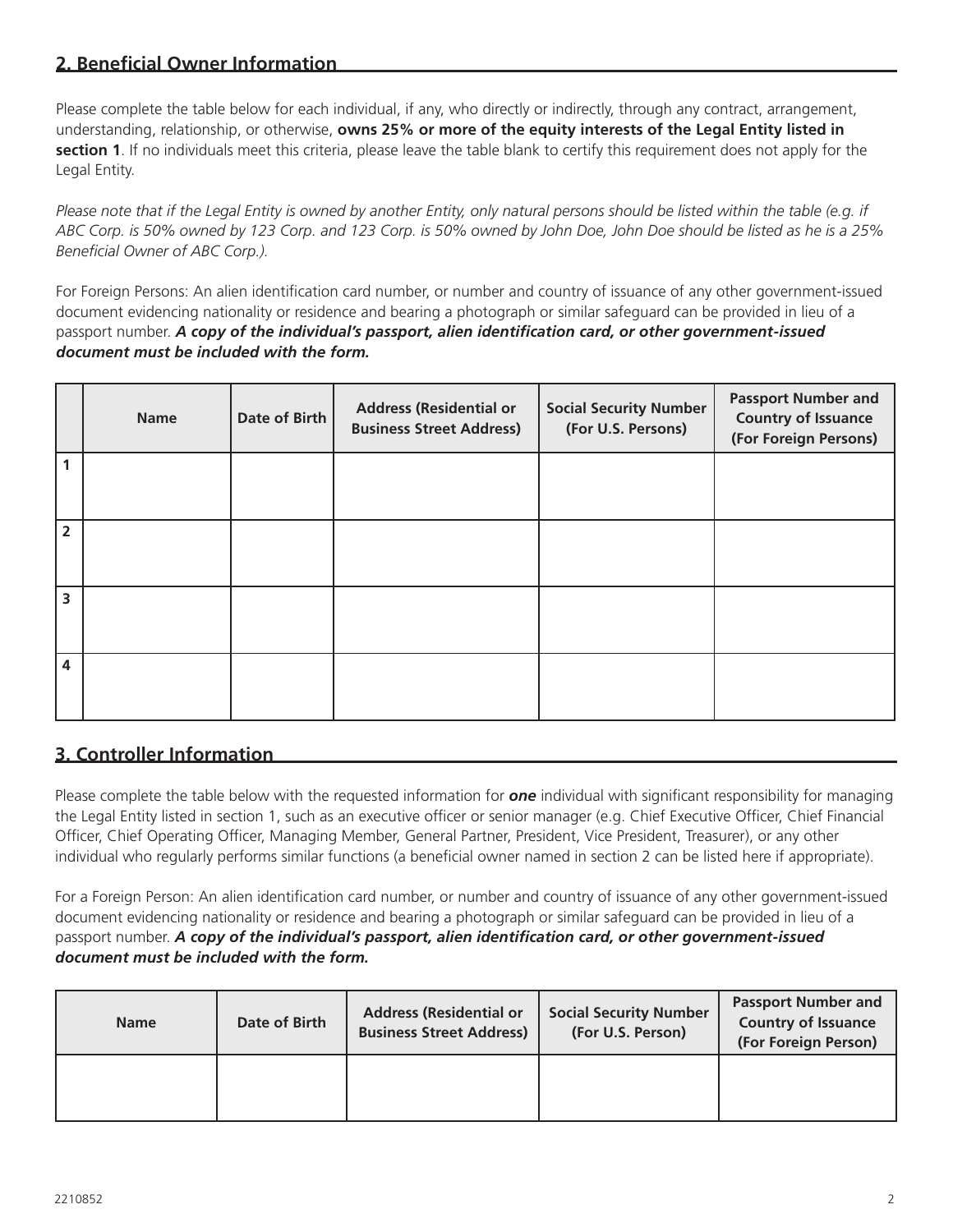#### **4. Permanent Address**

| Residential Address or Principal Place of Business - Foreign addresses |       |          | <b>E-delivery options</b>                                                                                                                                                       |       |
|------------------------------------------------------------------------|-------|----------|---------------------------------------------------------------------------------------------------------------------------------------------------------------------------------|-------|
| and P.O. Boxes are not allowed.                                        |       |          | I would like to:                                                                                                                                                                |       |
| Residential address<br>Street                                          |       |          | $\Box$ Receive prospectuses, annual reports and semi-annual<br>reports electronically                                                                                           |       |
|                                                                        |       |          | Receive account statements electronically                                                                                                                                       |       |
| City                                                                   | State | ZIP code | Receive transaction confirmations electronically                                                                                                                                |       |
| Mailing address (if different from permanent address)                  |       |          | $\Box$ Receive tax statements electronically                                                                                                                                    |       |
| Street or P.O. Box                                                     |       |          | By selecting any of the above options, you agree to waive<br>the physical delivery of the prospectus, fund reports,<br>account statements, confirmations and/or tax statements. |       |
| City                                                                   | State | ZIP code | If you opt to receive information electronically, you will                                                                                                                      |       |
| Telephone daytime<br>evening                                           |       |          | need to establish on-line access to your account, which<br>you may do once your account has been established by<br>visiting praxismutualfunds.com/login.                        |       |
|                                                                        |       |          |                                                                                                                                                                                 | Email |
| <b>Required for e-delivery</b>                                         |       |          |                                                                                                                                                                                 |       |

#### **5. Cost basis method**

For shares acquired on or after Jan. 1, 2012, the Cost Basis Method you elect applies to all existing and future accounts you may establish. The Cost Basis Method you select will determine the order in which shares are redeemed and how your cost basis information is calculated and subsequently reported to you and to the Internal Revenue Service (IRS). Please consult your tax advisor to determine which Cost Basis Method best suits your specific situation. **If you do not elect a Cost Basis Method, your account will default to average cost.**

#### **Primary method** (select only one)

- $\Box$  Average cost averages the purchase price of acquired shares
- $\Box$  First in, first out oldest shares are redeemed first
- $\Box$  Last in, first out newest shares are redeemed first
- $\Box$  Low cost least expensive shares are redeemed first
- $\Box$  High cost most expensive shares are redeemed first
- $\Box$  Loss/gain utilization depletes shares with losses prior to shares with gains and short-term shares prior to long-term shares
- $\Box$  Specific lot identification you must specify the share lots to be sold at the time of a redemption. (This method requires you elect a secondary method below, which will be used for systematic redemptions and in the event the lots you designate for a redemption are unavailable.)

#### **Secondary method – applies only if specific lot identification was elected as the primary method** (select only one)

- $\Box$  First in, first out
- $\Box$  Last in, first out
- Low cost
- $\Box$  High cost
- $\Box$  Loss/gain utilization

*Note: If a secondary method is not elected, first in, first out will be used.*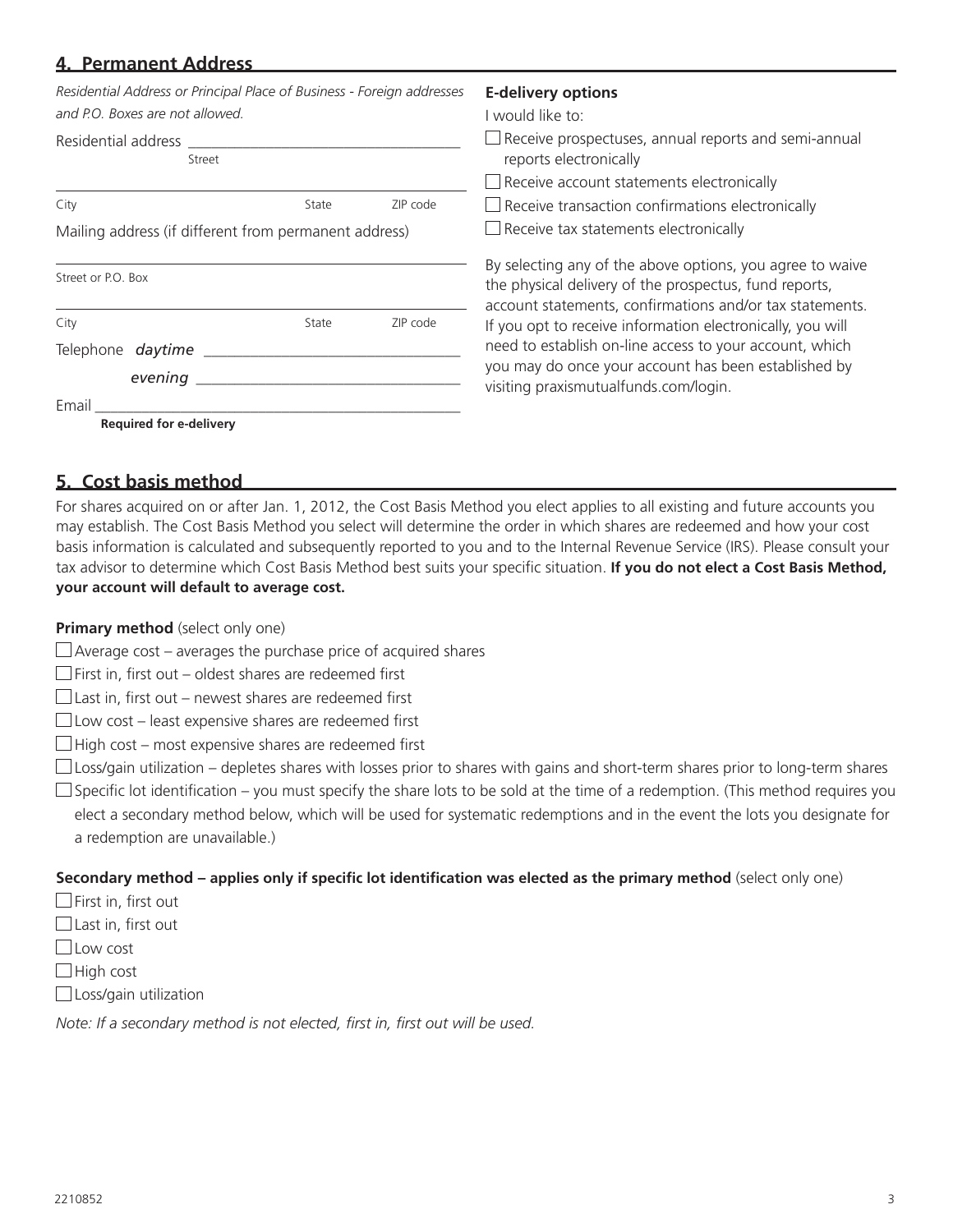#### **6. Investment selection**

Indicate the fund(s) in which you are investing. **Minimum initial investment per fund – Genesis: \$1,000; other: \$2,500. See Section 7 for exceptions.** 

| <b>Fund selection</b>           | Amount        |           | Percentage                   |
|---------------------------------|---------------|-----------|------------------------------|
| Genesis Portfolios              |               |           |                              |
| Conservative (3171)             |               | or        | $\frac{0}{0}$                |
| Balanced (3172)                 |               | <b>or</b> | $\frac{0}{0}$                |
| Growth (3173)                   |               | or        | $\frac{0}{0}$                |
| Money Market Account* (3156)    | $\mathcal{S}$ | or        | $\frac{0}{0}$                |
| Impact Bond Fund (3157)         | $\sim$        |           | $\frac{0}{0}$<br>or $\qquad$ |
| Value Index Fund (3160)         | $\sim$        | or        | $\frac{0}{0}$                |
| Growth Index Fund (3162)        | $\sim$        | or        | $\frac{0}{0}$                |
| Small Cap Index Fund (3161)     | $\sim$        | or        | %                            |
| International Index Fund (3163) | $\sim$        | or        | %                            |
| Total                           |               |           | $\%$<br>100                  |

*\*The Everence Money Market account is only available to individuals, trusts, and nonprofit organizaitons. See the Everence Money market Fact Sheet at praxismutualfunds.com for details.*

Select one of the following payment methods.

 $\square$  By check: Make payable to Praxis Mutual Funds.

By wire: Call **(800) 977-2947** for wire instructions.

#### **7. Automatic investment plan (AIP)**

You can make investments automatically from your checking or savings account by completing the following information.

- Provide your bank information by completing Section 11
- The minimum purchase amount is **\$50 for Genesis Funds, \$100 for other Funds**
- Initial purchase **can** be made through Automatic Investment for Genesis Portfolios only
- Automatic investments will begin 7 business days after the initial set-up



Please choose the day and frequency of your investment.

Day of investment \_\_\_\_\_\_\_\_\_\_\_\_\_ (1-28)

- Frequency  $\Box$  Semi-monthly **Monthly** 
	- $\Box$  Quarterly  $\Box$  Semi-annually  $\Box$  Annually

Starting month

**I authorize Praxis Mutual Funds' transfer agent to charge the account designated in Section 11, and invest the monies into the Praxis fund(s) listed on the stated date(s). I will be responsible for assuring the monies are available in the designated bank account. I understand that if the day I selected falls on a weekend or holiday, the auto invest will be run the next business day.**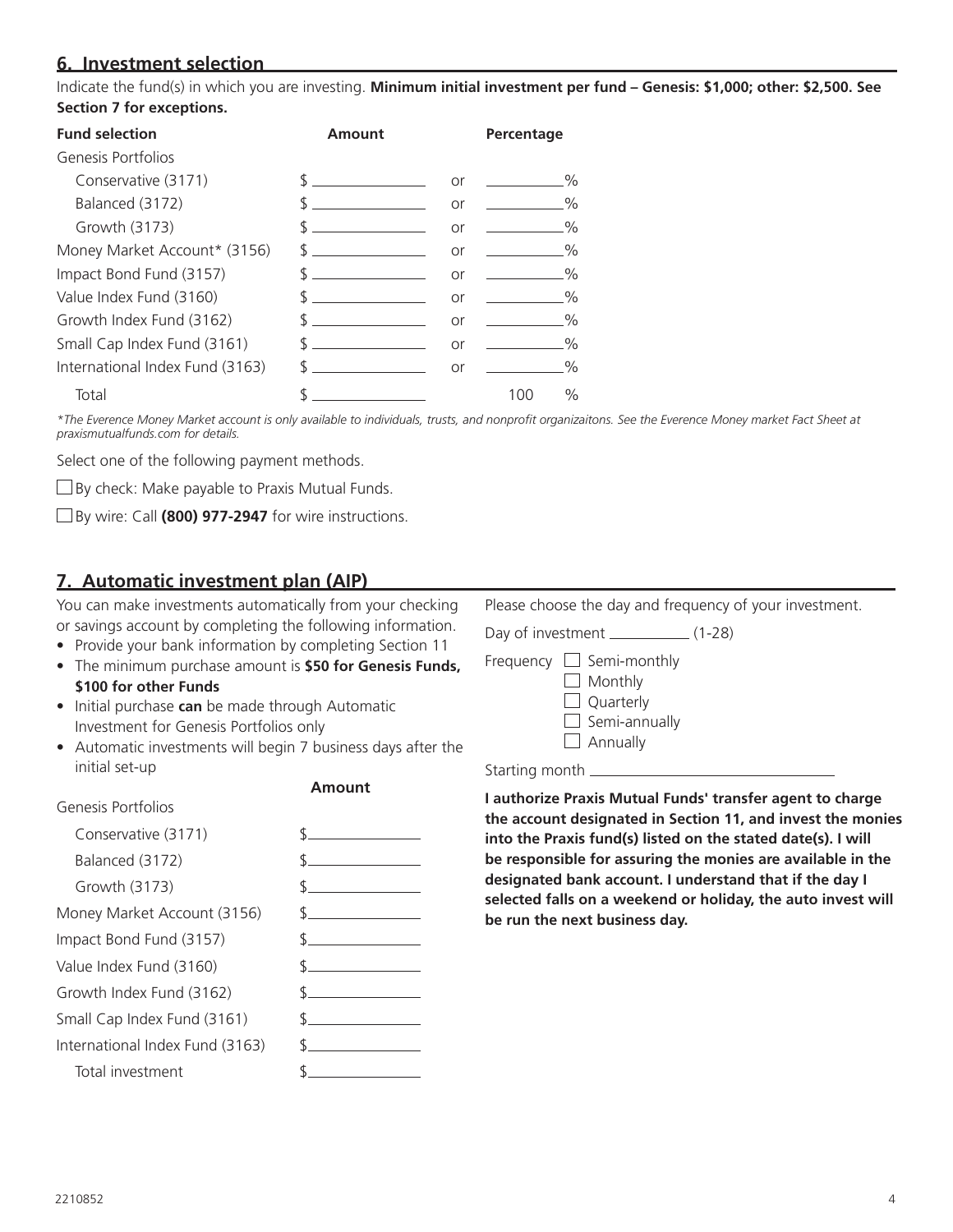## **8. Rights of accumulation**

 $\Box$  Account owner, spouse and minor children (under age 21) living at the same address can aggregate accounts (excluding the Money Market Account) to reduce sales charges. Please refer to the prospectus for more information. The Social Security or account numbers for the accounts to be aggregated are as follows:

| <b>Fund</b> | <b>Account number</b> | <b>Social Security number</b> |
|-------------|-----------------------|-------------------------------|
|             |                       |                               |
|             |                       |                               |
|             |                       |                               |

#### **9. Letter of intent**

You can qualify for a reduced sales charge by making additional investments within a 13-month period.

 $\Box$  I agree to the terms of the letter of intent set forth in the prospectus. Although I am not obligated to do so, I plan to invest over a 13-month period in shares of one or more of the above funds (except money market) an aggregate amount at least equal to that indicated below.

 $\Box$ \$50,000  $\Box$ \$100,000  $\Box$ \$250,000  $\Box$ \$500,000  $\Box$ \$1,000,000

City **State** ZIP code

Please note that all future purchases must refer to this letter of intent. See prospectus for details.

#### **10. Systematic withdrawal plan**

| <u> 101 - 111 - 101 - 101 - 111 - 111 - 110 - 110 - 110 - 110 - 110 - 110 - 110 - 110 - 110 - 110 - 110 - 110 - 1</u>                                                            |                     |                                                                                                                                 |  |
|----------------------------------------------------------------------------------------------------------------------------------------------------------------------------------|---------------------|---------------------------------------------------------------------------------------------------------------------------------|--|
| You may make regular, automatic withdrawals of at least \$50<br>from your Praxis Mutual Funds account(s).<br>$\Box$ Check for proceeds to be mailed to the address in Section 4. |                     | Please select how often you would like to have the amount(s)<br>shown above withdrawn from your Praxis Mutual Funds<br>account. |  |
| $\Box$ Check for proceeds to be deposited in the bank account in<br>Section 11.                                                                                                  |                     | Frequency $\Box$ Monthly                                                                                                        |  |
| <b>Fund selection</b><br>Genesis Portfolios                                                                                                                                      | <b>Amount</b>       | $\Box$ Quarterly<br>$\Box$ Semi-annually                                                                                        |  |
| Conservative (3171)                                                                                                                                                              | $\sim$              | Annually                                                                                                                        |  |
| Balanced (3172)                                                                                                                                                                  |                     |                                                                                                                                 |  |
| $\uparrow$<br>Growth (3173)                                                                                                                                                      |                     | By making the above selection, I authorize Praxis Mutual                                                                        |  |
| Money Market Account (3156)                                                                                                                                                      | $\uparrow$          | Funds' transfer agent and distributor to redeem shares<br>from my Praxis Mutual Funds account on the stated<br>date(s).         |  |
| Impact Bond Fund (3157)                                                                                                                                                          |                     |                                                                                                                                 |  |
| Value Index Fund (3160)                                                                                                                                                          | $\uparrow$          |                                                                                                                                 |  |
| Growth Index Fund (3162)                                                                                                                                                         | $\sim$              |                                                                                                                                 |  |
| Small Cap Index Fund (3161)                                                                                                                                                      | $\mathcal{S}$       |                                                                                                                                 |  |
| International Index Fund (3163)                                                                                                                                                  | $\frac{1}{2}$       |                                                                                                                                 |  |
| Total withdrawal                                                                                                                                                                 |                     |                                                                                                                                 |  |
| 11. Bank information                                                                                                                                                             |                     |                                                                                                                                 |  |
|                                                                                                                                                                                  |                     |                                                                                                                                 |  |
| Address                                                                                                                                                                          |                     |                                                                                                                                 |  |
| Bank street address (do not use P.O. Box)                                                                                                                                        |                     |                                                                                                                                 |  |
| $\int$ ity and $\int$                                                                                                                                                            | $Atc+2$<br>7ID code | $\Box$ Savings (attach preprinted deposit slip)                                                                                 |  |

 $\Box$  Checking (attach voided check)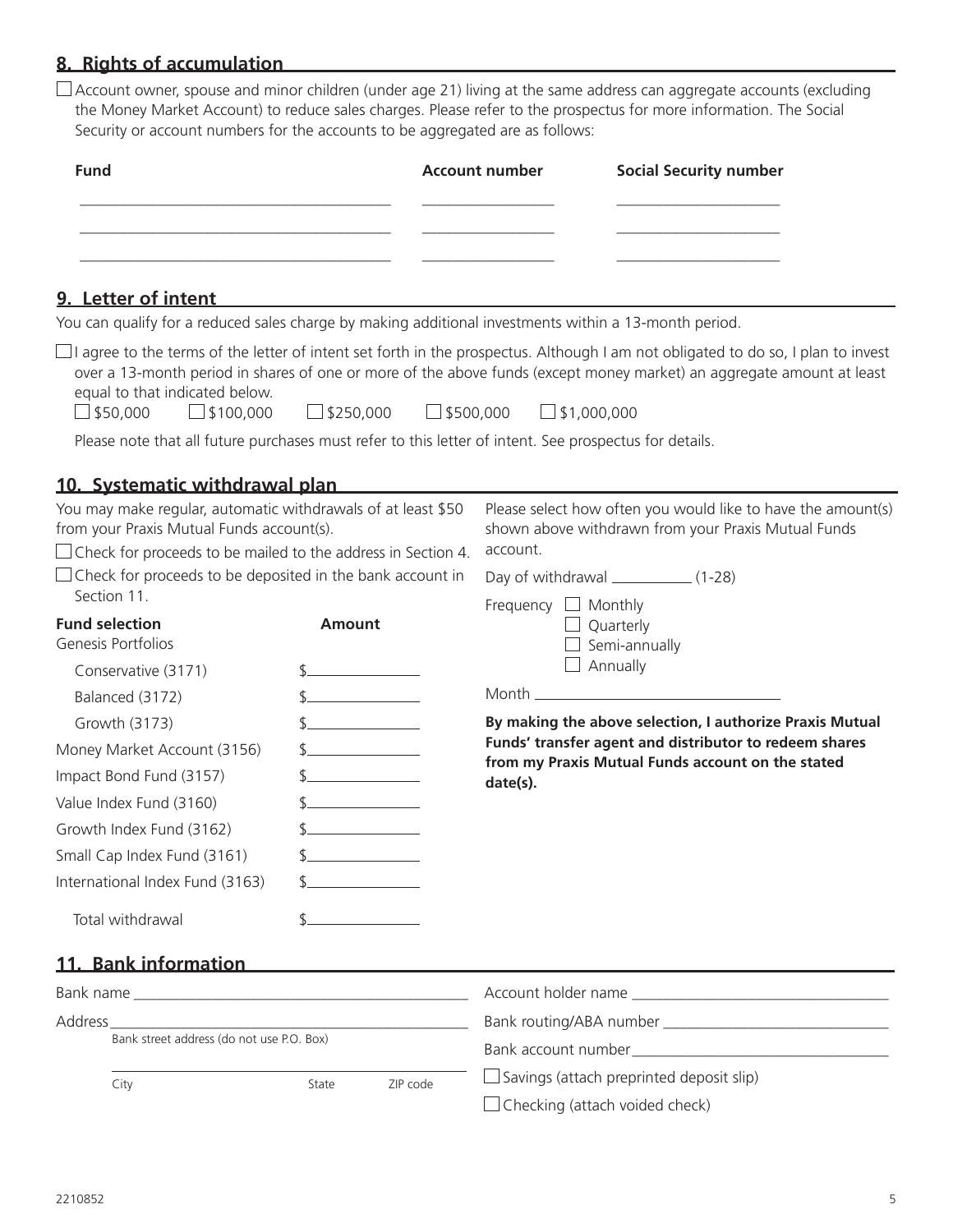#### **12. Telephone and internet options**

 $\Box$  Check if you **do not** want the ability to make telephone and/or internet purchases,\* redemptions\* or exchanges per the prospectus.

*\*You must provide bank instructions and a voided check or savings deposit slip in Section 11.*

#### **13. Checkwriting (Everence Money Market Account only)**

You must have a **\$2,000 minimum balance** in the money market account to be eligible for checkwriting privileges. Checks will be mailed within ten business days after your account is opened.

I/we elect to have checkwriting privileges. I/we understand that the **minimum check amount I/we can write is \$250**. I/we guaurantee the authenticity of each signature and understand the request is subject to the terms below.

Authorized signatures **One signature required** One signature required

(for joint accounts, all owners must sign)  $\Box$  Two signatures required

**X**\_\_\_\_\_\_\_\_\_\_\_\_\_\_\_\_\_\_\_\_\_\_\_\_\_\_\_\_\_\_\_\_\_\_\_\_\_\_\_\_\_\_\_\_\_\_\_\_\_\_\_\_

I/we authorize U.S. Bank to honor these share drafts and to redeem sufficient shares in my account to cover payment of such checks. I understand that: (1) this privilege may be terminated at any time by the fund or the bank and that neither shall incur any liability or loss or expense or cost to me for honoring checks, or for effecting redemptions to pay checks, or for returning checks which have not been accepted; (2) checks drawn on a joint account will require the signature of one registered owner unless otherwise indicated above; (3) by signing this card I/we certify that each of the statements set forth on the purchase application are true and accurate.

#### **14. Dividend options**

All income dividends and capital gains will be automatically reinvested unless indicated below.

 $\Box$  Pay dividends and capital gains in cash.

 $\Box$  Pay dividends in cash and reinvest capital gain distributions.

 $\Box$  Pay capital gains in cash and reinvest dividends.

If you have chosen to receive dividends or capital gains in cash, please select a payment method.

 $\Box$  By check.

 $\square$  By electronic transfer (direct deposit). Complete Section 11.

If your fund account has a minimum initial balance of at least \$5,000 you may elect to have dividends and/or capital gains distributions reinvested in **another** established Praxis account.

From: \_\_\_\_\_\_\_\_\_\_\_\_\_\_\_\_\_\_\_\_\_\_\_\_\_\_\_\_\_\_\_\_\_ To: \_\_\_\_\_\_\_\_\_\_\_\_\_\_\_\_\_\_\_\_\_\_\_\_\_\_\_\_\_\_\_\_ **Fund** Fund **Fund** Fund

Account number Account number

#### **15. Automatic voluntary charitable contributions to Everence Foundation**

\_\_\_\_\_\_\_\_\_\_\_\_\_\_\_\_\_\_\_\_\_\_\_\_\_\_\_\_\_\_\_\_\_\_\_\_\_\_\_\_ \_\_\_\_\_\_\_\_\_\_\_\_\_\_\_\_\_\_\_\_\_\_\_\_\_\_\_\_\_\_\_\_\_\_\_\_\_\_\_

If your fund account has a minimum balance of at least \$10,000 and you elected to receive your dividends and/or capital gains in cash (Section 14), you may elect to contribute all of your dividends and/or capital gains distributions to the Everence Foundation.

| Fund name                                       | Fund name                                       |
|-------------------------------------------------|-------------------------------------------------|
| $\Box$ Pay dividends to Everence Foundation     | $\Box$ Pay dividends to Everence Foundation     |
| $\Box$ Pay capital gains to Everence Foundation | $\Box$ Pay capital gains to Everence Foundation |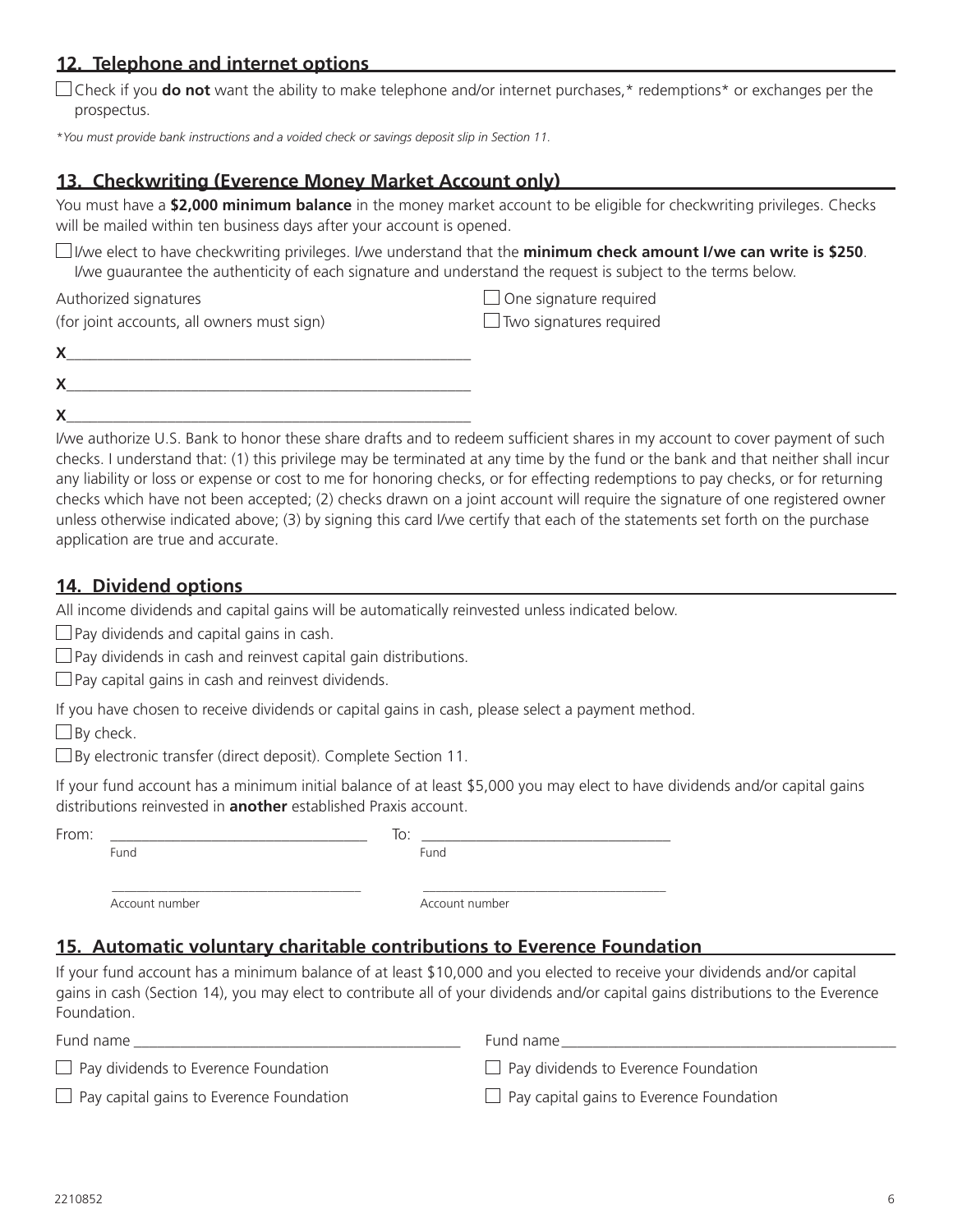## **16. Signature and taxpayer I.D. certification**

- I have received and understand the prospectus for the Praxis Mutual Funds (the "Fund"). I understand the Fund's investment objectives and policies and agree to be bound by the terms of the prospectus. I acknowledge and consent to the householding (i.e. consolidation of mailings) of regulatory documents such as prospectuses, shareholder reports, proxies and other similar documents. I may contact the Fund to revoke my consent. I agree to notify the Fund of any errors or discrepancies within 45 days after the date of the statement confirming a transaction. The statement will be deemed to be correct, and the Fund and its transfer agent shall not be liable if I fail to notify the Fund within such time period. I certify that I am of legal age and have legal capacity to make this purchase.
- The Fund, its transfer agent, and any officers, directors, employees or agents of these entities (collectively "Praxis Mutual Funds") will not be responsible for banking system delays beyond their control. By completing the banking section of this application, I authorize my bank to honor all entries to my bank account initiated through U.S. Bank, NA, on behalf of the applicable Fund. Praxis Mutual Funds will not be liable for acting upon instructions believed to be genuine and in accordance with the procedures described in the prospectus or the rules of the Automated Clearing House. When AIP or Telephone Purchase transactions are presented, sufficient collected funds must be in my account to pay them. I agree that my bank's treatment and rights to respect each entry shall be the same as if it were signed by me personally. I agree that if any such entries are dishonored with good or sufficient cause, my bank shall be under no liability whatsoever. I further agree that any such authorization, unless previously terminated by my bank in writing, is to remain in effect until the Fund's transfer agent receives and has had a reasonable amount of time to act upon a written notice of revocation.
- I understand my mutual fund account may be transferred to my state of residence if no activity occurs within my account during the inactivity period specified in my State's abandoned property laws.

**Under penalties of perjury, I/we certify that:**

- **1. The number shown on this form is my/our correct taxpayer identification number(s), (or I am/we are waiting for a number to be issued to me/us), and**
- **2. I am/we are not subject to backup withholding because: (a) I am/we are exempt from backup withholding, or (b) I/we have not been notified by the Internal Revenue Service (IRS) that I am/we are subject to backup withholding as a result of a failure to report all interest or dividends, or (c) the IRS has notified me/ us that I am/we are no longer subject to backup withholding, and**
- **3. I am/we are a U.S. citizen(s) or other U.S. person(s) (as defined in the Form W-9 instructions).**
- **4. I am exempt from FATCA reporting.**

**You must cross out item 2 above if you have been notified by the IRS that you are currently subject to backup withholding because you have failed to report all interest and dividends on your tax return.**

**The Internal Revenue Service does not require your consent to any provision of this document other than the certifications required to avoid backup withholding.** 

**I hereby certify that to the best of my knowledge, the information provided about me, and the information provided about the beneficial owner(s) and/or the individual with control over the legal entity is complete and correct.**

**X** \_\_\_\_\_\_\_\_\_\_\_\_\_\_\_\_\_\_\_\_\_\_\_\_\_\_\_\_\_\_\_\_\_\_\_\_\_\_\_\_\_\_\_\_\_\_\_\_\_\_\_ Printed name of authorized signer

Signature of authorized signer Date

\_\_\_\_\_\_\_\_\_\_\_\_\_\_\_\_\_\_\_\_\_\_\_\_\_\_\_\_\_\_\_\_\_\_\_\_\_\_\_\_\_\_\_\_\_\_\_\_\_\_\_\_\_